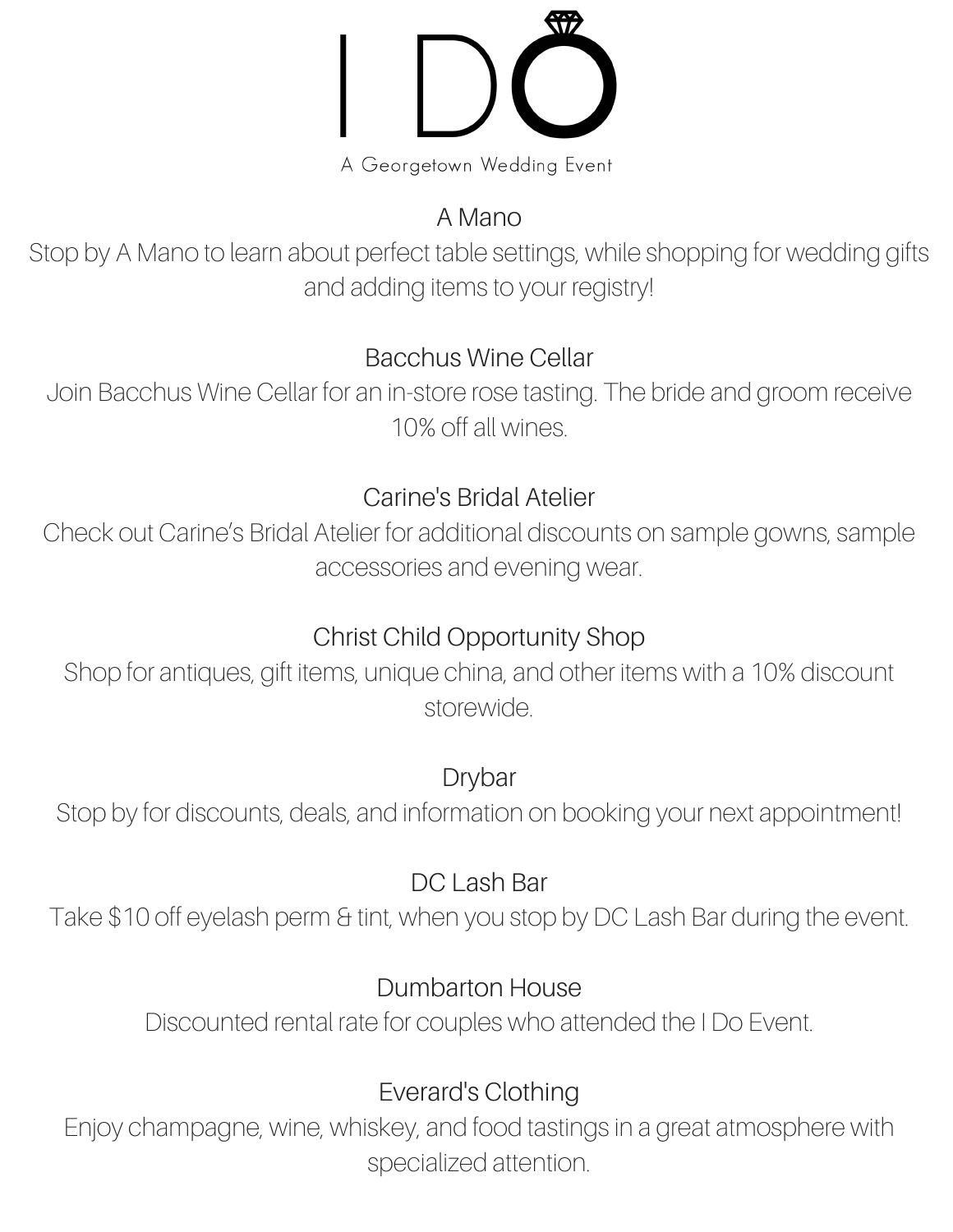## Fitness Together

Check out their booth inside the theater space for information on achieving a better posture.

### Georgetown Massage and Bodywork

Head to Georgetown Massage and Bodywork for 15% off all Gift Certificates, aromatherapy products, and gift baskets.

## GreenWorks Flowers

Enjoy mimosas, baked goods, and plenty of room to sit and ask any questions about your upcoming nuptials or our floral designs. GreenWorks events staff will be there to chat and enjoy a fun afternoon from 11-4! Also, offering a 20% discount on in store arrangements, plants and home decor.

# Hop, Cask & Barrel

Join Hop, Cask & Barrel for a delicious champagne tasting in the store.

# Illusions of Georgetown

Enjoy a Hair and makeup complimentary consultation with one of our Illusions stylist at the Georgetown theater, Live hair demo by Megan and Josh. In-house event:

Sip and greet with the Illusions Salon team, stop by and fall in love with the charm of Illusions! Enjoy a complimentary hair and makeup consultation with an Illusions Stylist (appointments suggested for consultations 202-338-4100)

### Jaryam

Visit Jaryam and shop all things lingerie and swimwear with a 20% discount storewide.

# Just Paper & Tea

Check out Just Paper & Tea for stationary and unique teas, you will receive 20% off all wedding invitations placed on June 23rd. Also bring your I Do notepad and have it personalized by our calligrapher.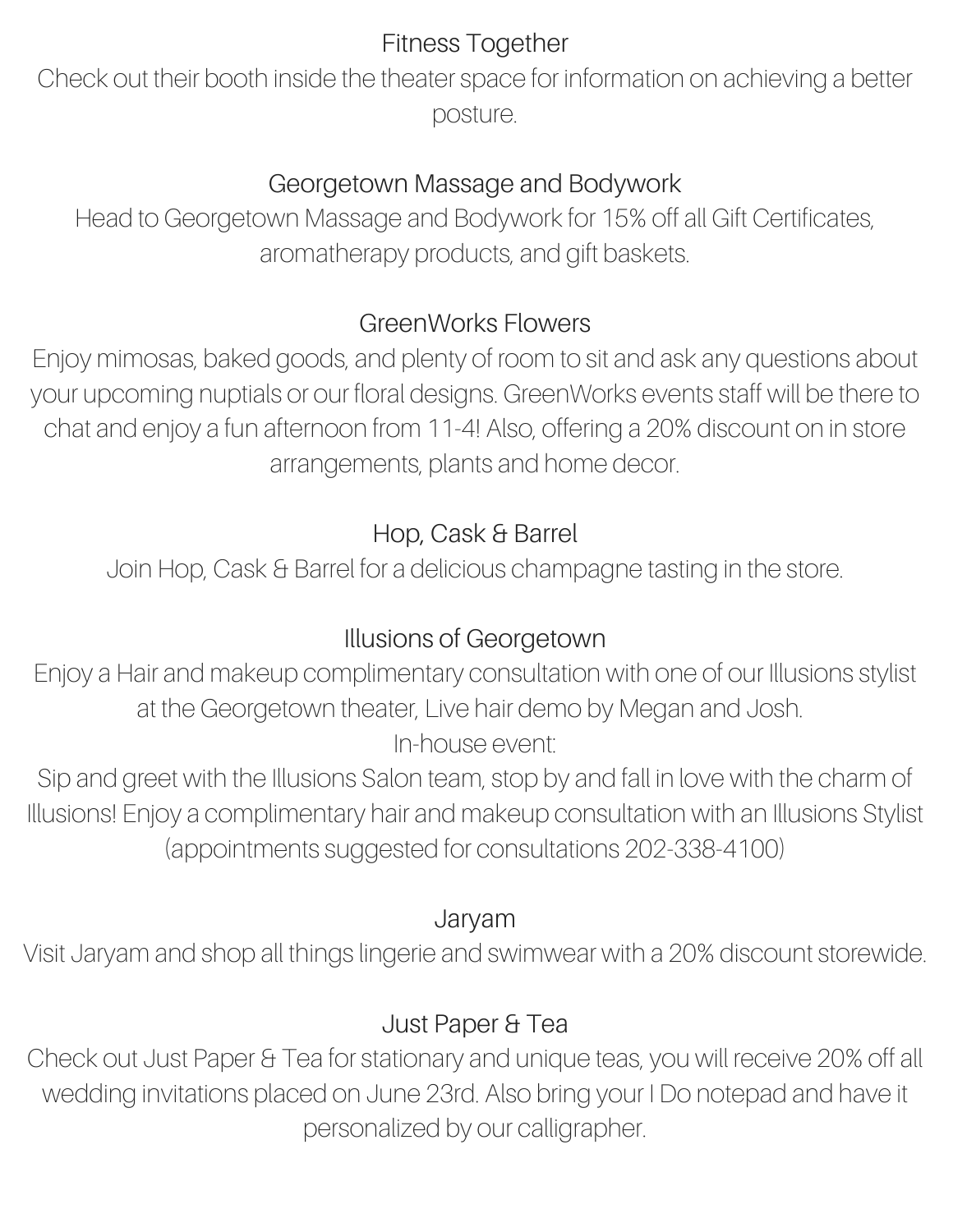#### Kendra Scott

Stop by Kendra Scott Georgetown and receive 15% your entire purchase (show map for discount.) Shop for bridal, fine jewelry or design your own pieces at their color bar. Enjoy a mimosa while you shop!

# Lilly Pulitzer Georgetown

Outfitting for Bride and her Bridal Party, chance to win private shopping experience before or after store hours while also receiving gifts with purchase.

### LiLi The First

Let us help you celebrate with some bubbles, cupcakes and international style for all the parties and events around your big day.

### Lovely Bride DC

Stop at Lovely Bride DC for sweets from District Doughnut (first 50 people get a mini 2 pack free!), refreshments, and an accessories trunk show. Receive 10% off your purchase.

## Modern Trousseau

Visit Modern Trousseau and receive 10% off all gowns.

## Own Your Wonder

Visit Own Your Wonder Mini makeover and bridal look consultation.

## Pillar & Post

Shop for gifts (and yourself) and receive 20% off all Dartington Crystal glassware and 10% off all picture frames, cookbooks and aprons!

### **Pinstripes**

Be sure to stop at Pinstripes for a delicious gelato tasting while checking out their unique event spaces.

> Salon Pejman Stop by Salon Pejman for a hair salon party!